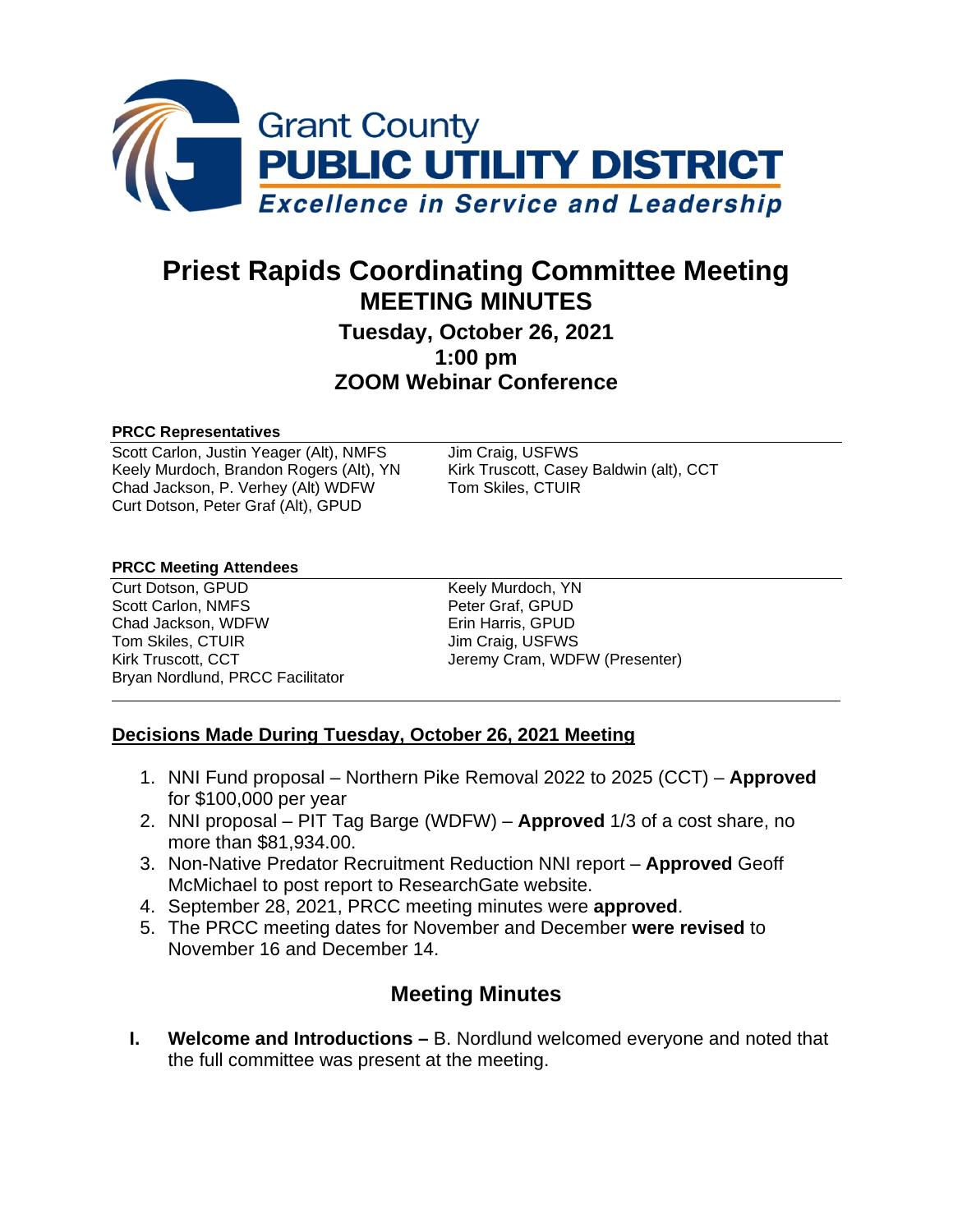**II. Agenda Review –** K. Murdock added a housekeeping agenda item. She mentioned that the Grant PUD website has good records of meeting minutes, and agendas. However, Keely pointed out that the website has an incomplete record of Statement of Agreements (SOA) in particular those that occurred beyond 2017.

#### **III. Meeting Minutes Approval**

A. September 28, 2021, PRCC meeting minutes – T. Skiles, C. Dotson, and K. Truscott all provided verbal approval for these minutes at today's PRCC meeting. All other PRCC members attending the September 28<sup>th</sup> meeting had previously approved the minutes, so the minutes were approved as final.

#### **IV. Review of Actions Items from September 28, 2021, Meeting**

- **In progress** Follow-up on Corp/BOR Avian Predation Management (Carlon)
- **Complete** Email distribution of Sub-yearling workshop notes (Nordlund)
- **Complete** Email distribution of Northern Pike Removal PowerPoint (Nordlund)
- **Complete** Email distribution of Fund Reports (Nordlund)<br>- **Complete and On-Going** Email distribution of PRFF, Ha
- **Complete and On-Going** Email distribution of PRFF, Habitat and Hatchery SC reports (Nordlund)
- **V. Vote on NNI Fund proposal – Northern Pike Removal -** B. Nordlund reviewed that this NNI Fund request is for \$100K a year, for each year from 2022 to 2025. As presented by CCT at last month's meeting, this would fund a portion of the CCT Northern Pike Removal Program from Lake Roosevelt. This fund request would provide a continuation of funding from an earlier NNI funded project. The PRCC members all agreed to fund this NNI fund request, except for K. Murdoch who abstained from voting. As such, the NNI funds were **approved** for this proposal.

#### **VI. 2021 Fish Passage Operations Report (C. Dotson, B. Nordlund and T. Skiles)** – B. Nordlund provided fish counts for Priest Rapids Dam through October 21, 2021:

Spring Chinook – 13,105 adults, 1,447 jacks (complete) Summer Chinook – 49,315 adults, 2,298 jacks (complete) Sockeye – 76,854 (complete) Fall Chinook – 43,869 adults, 1,778 jacks (few 100/day still passing) Steelhead – 2,773 adults (a few per day still trickling in) Coho – 47,073 (corrected - number reported at PRCC was in error)

The PRCC held a discussion on why fish counts for some species were higher at Rock Island dam than downstream at the GPUD projects. K. Truscott noted that about 109,000 sockeye were counted at Rock Island, but only about 76,000 at Priest Rapids. B. Nordlund asked for an update on use of the fish trap (OLAFT) at Priest Rapids Dam, and whether fish removed could affect upstream fish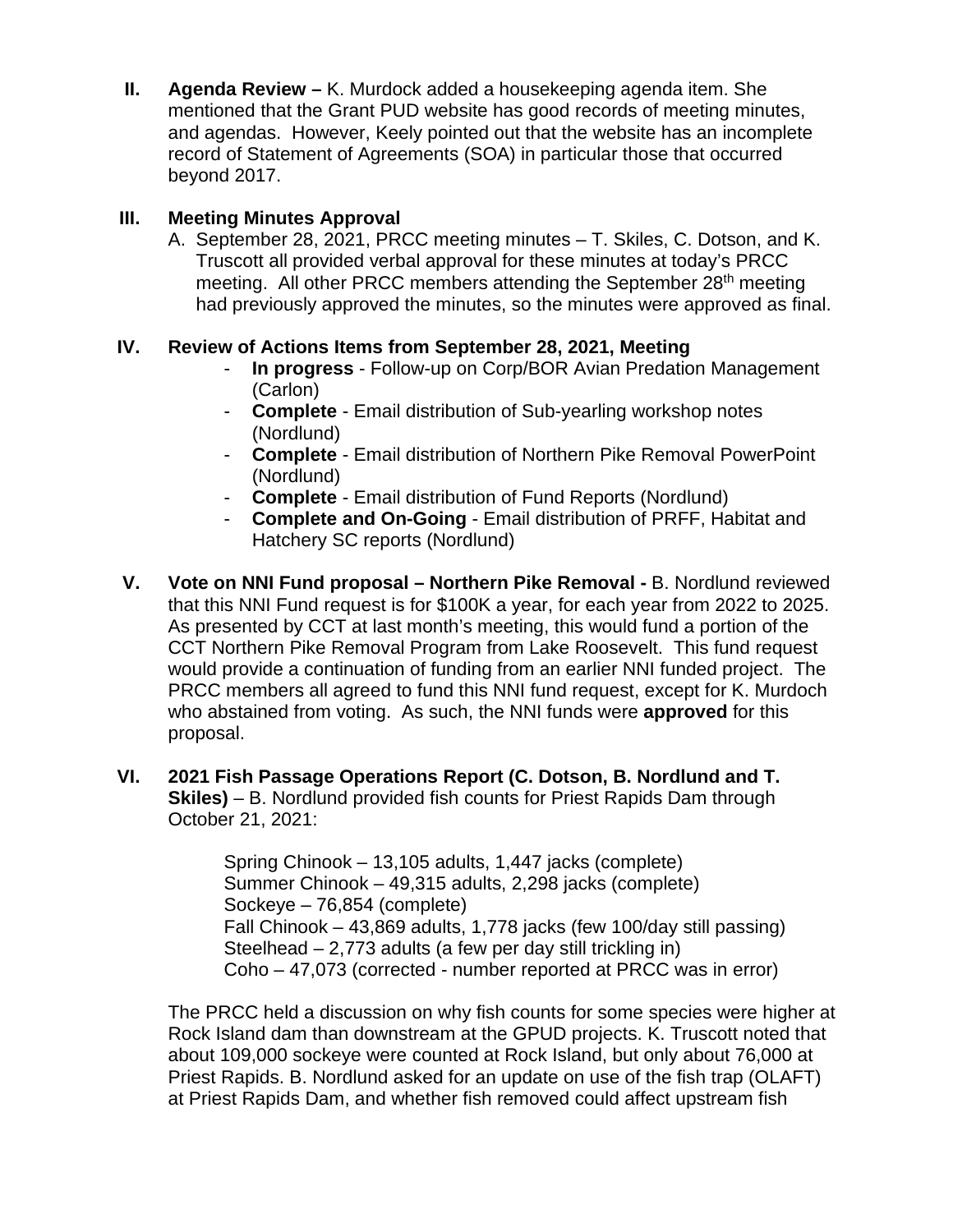counts. K. Murdoch replied that the Yakama Tribe collected sockeye at Priest Rapids and transported these fish to the Wenatchee and Methow basins for ongoing programs in the Upper Columbia, but these fish would not be counted at any upstream count stations. Nothing was resolved, but questions remain.

T. Skiles performs monthly ladder inspections at the GPUD dams for the fisheries agencies and tribes. He reported that this year's inspections are now complete. Because of pandemic constraints, he has been doing remote fishway inspections by interfacing with powerhouse personnel and automated readout equipment. He reported that in general, the components of the fish ladders were kept within allowable operational ranges.

C. Dotson reported that juvenile bypass systems are using modified operations for downstream kelt passage. He mentioned that several issues affected normal bypass operations in the past month, including a horse rescue (requiring lowering of the Wanapum pool), issues with the Wanapum boat barrier, commencement of Hanford Reach spawning flows, and conducting full open gate tests at Priest Rapids dam (see below).

The PRCC held a discussion on why fish counts for some species were higher at Rock Island dam than downstream at the GPUD projects. Nothing was resolved, but questions remain.

- **VII. NNI proposal – Wenatchee River PIT Tag Barge (WDFW)** Jeremy Cram presented a WDFW proposal for a PIT Detection Barge, to be located near the mouth of the Wenatchee River. The main goal for this project is to investigate fish survival and passage in the Wenatchee River and to identify over-winter migration patterns. The PRCC had several questions for Jeremy and discussed this NNI funding proposal. The PRCC concluded that this proposal is more of a habitat related project and discussed how this should funded with Habitat Funds or possibly be a cost share request using both Habitat and NNI Funds. In addition, the PRCC discussed a cost share with Chelan PUD. The PRCC decided that they would only approve funding for one-third of the project (\$81,934) and the full proposal would need to be cost shared with other funding sources.
- **VIII. Full-Open gate test at Priest Rapids**. C. Dotson reported about a FERC required test of spillway gates at Priest Rapids dam that limited bypass operations for downstream migrating kelts. The gate undergoing testing required that bypass operations be temporarily shut down due to safety concerns with flow into the bypass. The PRCC Spill Committee (S. Carlon, J. Craig and C. Dotson) was consulted regarding limiting adverse effects on adult fish passage. Per C. Dotson, Grant PUD is in the fall-back spill mode with the lowest level gate opening (Spillgate #22) for the sluiceway. The fall-back spill mode occurs after juvenile spill ends. K. Truscott asked about the level of fall-back spill at Priest Rapids. C. Dotson replied that about 2 KCFS is going through, and it varies a little with forebay elevation. T. Skiles asked if that is 2 KCFS over the Wanapum juvenile pass? C. Dotson answered that Wanapum bypass was designed to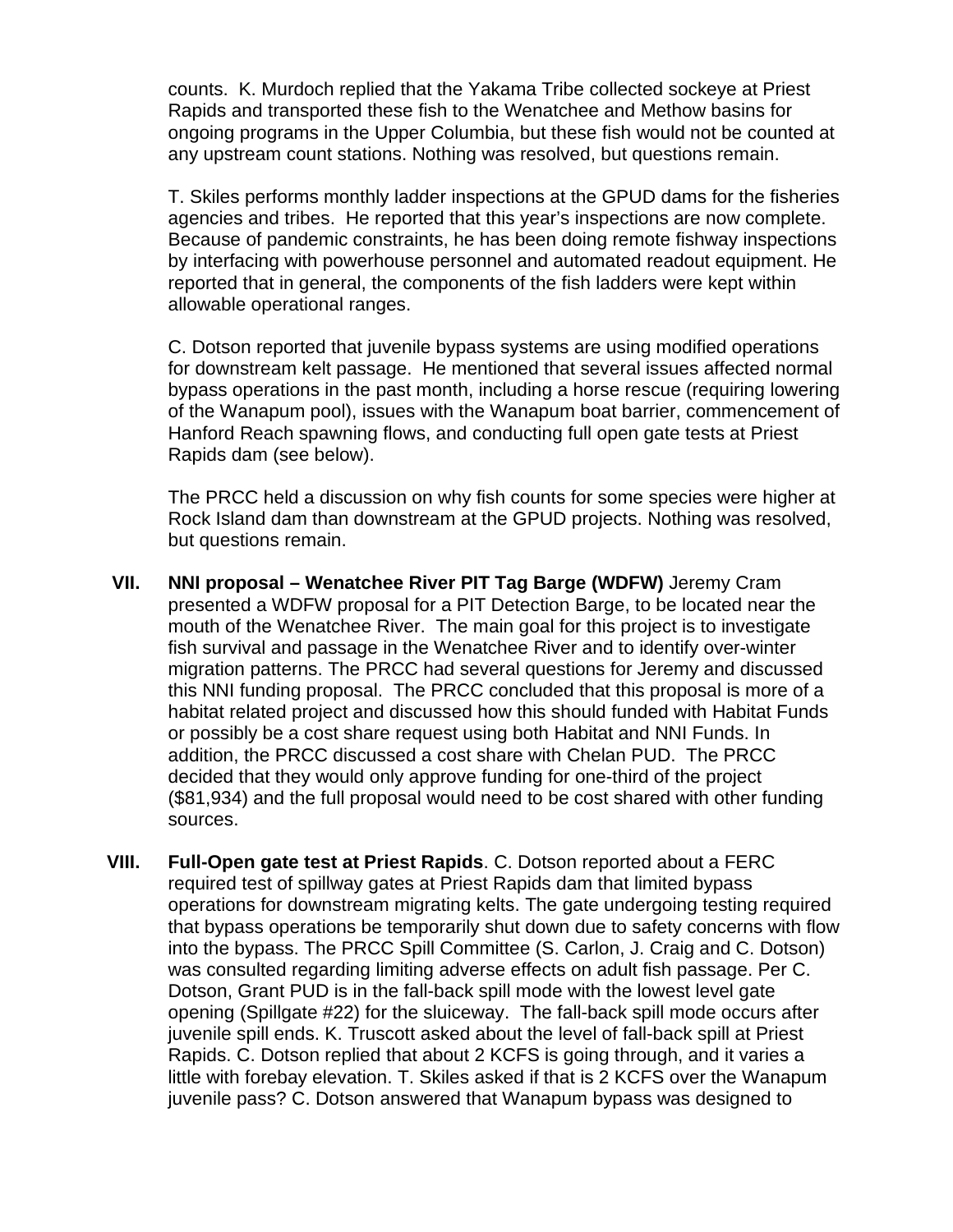operate with slide gates in place to provide between 2 to 2.5 when fall-back spill is taking place. FERC requires full open gate tests every 5-10 years to ensure the equipment works as designed. Grant PUD had asked FERC for an extension until after fall-back spill ends, but FERC said it had to be done this year before it got too cold and risk increased. FERC's deadline is 10/30/2021. C. Dotson stated that the original plan was to keep the bypass sluiceway closed. He worked with the Grant PUD safety department to have the fall-back spill take place He shared Grant PUD staff have weekly updates with the Spill Committee plus B. Nordlund to update the schedule of upcoming work. B. Nordlund described how the caisson operates. The caisson is floated horizontally in the forebay and pushed into position, then filled with water to tilt vertically and seal against the spillway bulkheads. It is emptied and moved from gate to gate as needed. J. Craig and S. Carlon shared the notifications this season where very efficient and frequent (and almost annoying).

#### **IX. Non-Native Predator Recruitment Reduction NNI report**

The PRCC discussed authorizing Geoff McMichael to release his NNI funded research report to the ResearchGate website. B. Nordlund asked if the PRCC desires a presentation from Geoff McMichael. The PRCC **approved the release of the report.**

**X. Discussion of using Zoom recording to help with note taking.** The PRCC discussed recording PRCC meetings for the purpose of providing more accurate meeting minutes. These recordings would only be retained for a short period of time until the meeting minutes were finalized, expected to be less than one month. K. Murdoch voted "no" but will reconsider after in-house discussion and will provide an update at the November meeting. S. Carlon asked for PRCC notification that the meetings recordings had been destroyed. More discussion will follow.

#### **XI. Other**

K. Murdoch asked why there were only PRCC generated SOA's on the Grant PUD website through 2017. The PRCC seemed surprised by this and stressed the importance of the SOA's to document decision making within the PRCC. E. Harris explained that an internal communication issue within Grant PUD was responsible for the gap in the SOA record, and it has since been rectified. Erin explained that the missing SOA's are being collected and will be posted no later than 12/31/2021.

### **UPDATES**

**XII. Avian Predation Activities** – (To be combined with XIII(b) below)

### **XIII. Review of Outstanding NNI Funded Projects**

*A. Lower Wenatchee Instream Flow Enhancement Project Phase II* – Per some research he did on this project on correspondence from Trout Unlimited, B. Nordlund learned the project is on hold due to dividing the work into two